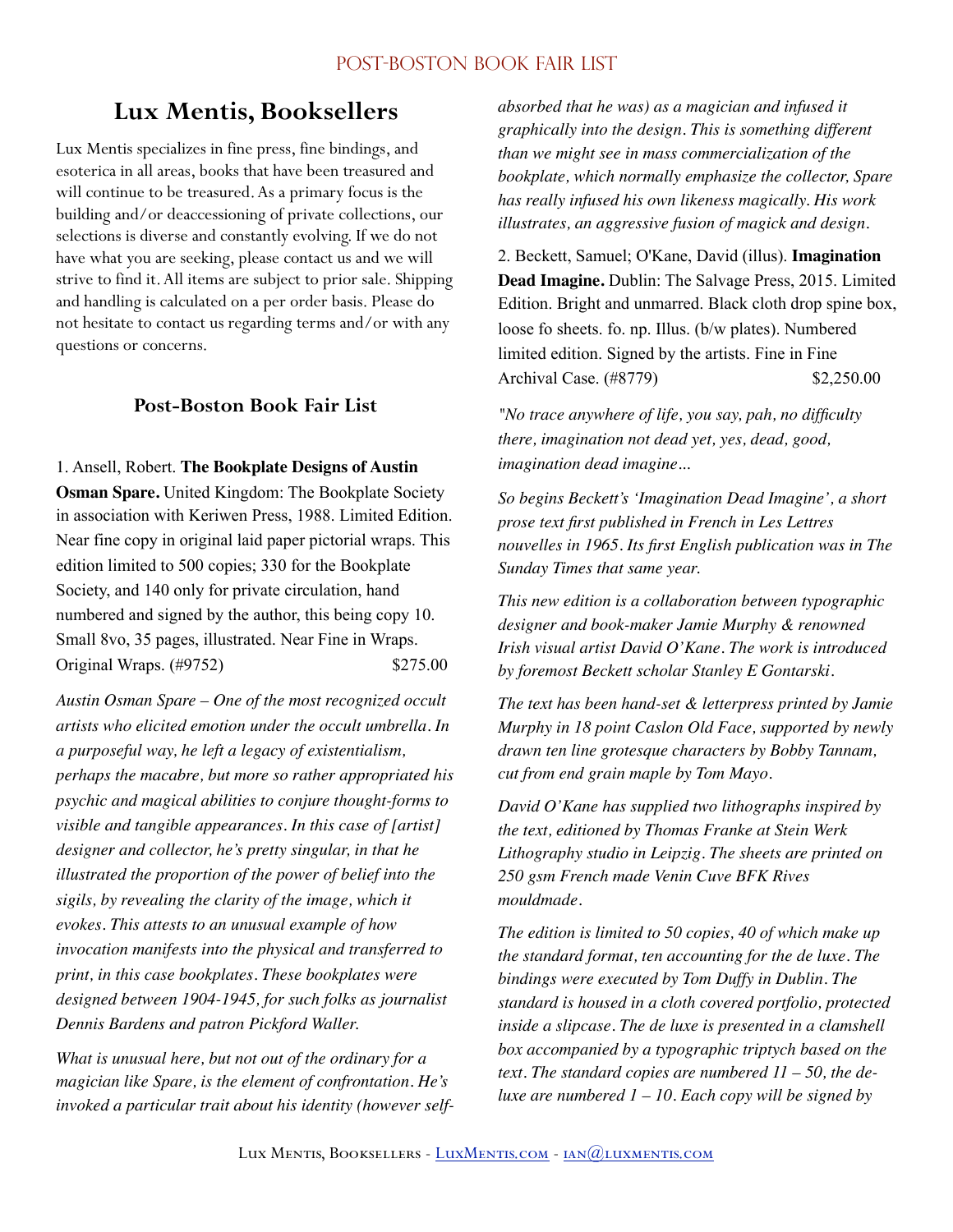#### *the collaborators." (from the press*

*[N.B. Six sheets are still being printed: frontis graphic introduction by Stanley Gontarski three sheets containing the typographic triptych (de luxe only) about the project The de luxe is presented in a solander box. The finished piece measures 23.5 inches x 15.5 inches. The deluxe contains 12 printed sheets.]* 

3. Belloff, Mindy. **A Golden Thread.** New York: Intima Press, 2018. Limited Edition. Tight, bright, and unmarred. Endsheets letterpress printed, front and back uniquely illustrated; two gilt edges on head and tail in 23-karat gold, with cover design and label in gold foil on leather (gilded by Peter Geraty); hand sewn on linen tapes with cover in quarter leather Pergamena blue calf skin with white Canal paper, housed inside a gold cloth clamshell box with gold foil stamped leather label (bound by Celine Lombardi). Fo (14.75x11′′). 92pp [28 blank]. Illus. (color plates). Numbered limited edition of 32, with 8 additional Deluxe Editions (with design bindings, additional loose copies of various prints, and foredge painting (this last is TBD). Fine in Fine Archival Box. Hardcover.  $(\#9771)$  \$6,500.00

*Includes one hundred original drawings and approximately two hundred press runs. Cotton rag papers in ivory, tan, and white, made at St. Armand Paperie, Canada. Letterpress printed from photopolymer plates produced at Boxcar Press, NY.* 

#### *"A Contemporary Illumination*

*The Minotaur short story by Nathaniel Hawthorne, from Tanglewood Tales, 1853. Additional text includes quotes of Carl Jung and text from Lorem Ipsum. Mindy Belloff, artist, designer, printer, and publisher. Released May 2018, A Golden Thread is a new tour de* 

*force edition from Intima Press. This livre d'artiste focuses on the classic Greek tragedy of Theseus, the brave son of King Aegeus, who ventures into Daedalus' labyrinth with his sword at the ready, and a silken thread in hand held by the heroine, Ariadne, who awaits at the entrance to the maze. Composed of 100 original drawings, each page is meticulously designed and letterpress printed in multiple press runs with an elegant* 

*color palette. With inspiration from historic illuminated manuscripts, the pages in the first and third sections are adorned with hand drawn initial caps, ornate borders, and lively calligrams. A selection of the exquisite illustrations are hand painted with watercolor and gouache. Elegantly typeset in Adobe Garamond with additional type faces, the text comes alive, as it gradually becomes larger and more animated with each page, as Theseus bravely winds his way through the dreaded labyrinth to confront the bull-headed monster. The dynamic typographic designs of the middle section of the book become more frenzied and chaotic as the narrative describes the fight between the beast and the hero. The pages are printed on lush cotton rag papers with deckled fore edge. The story unfolds on ivory colored pages which darken to tan as our hero enters the mizmaze, and transitions to bright white as he emerges victorious. The St. Armand paper fibers are made of offcuts from the clothing industry (T-shirts, denim) and flax straw sourced from farms."* 

4. Berrigan, Daniel; Ely, Timothy [illus]. **Lost & Found [Extra-Illustrated].** [Montclair, NJ]: Caliban Press, 1989. Limited Edition. Tight, bright, and unmarred. Planetary Collage Standard binding structure, leather over wood boards, rivets, pigments, resin, gold, and wax; Spanish handmade paper with relief block illustrations (as issued) with extensive over painting and embellishment; one extra, unique fold-out drawing in the rear; endpapers are Ely standard graph paper he printed in 1987. Housed in a felt-lined, handmade paste paper and custom cloth covered dropback box by the artist. 8vo. np. Illus. (color plates). Bound by Timothy Ely in 2016. Signed [by both author and illustrator] limited edition. Fine in Fine Archival Box. Hardcover. (#9755) \$9,800.00

*This is an out-of-series copy (not numbered) signed by both Berrigan and Ely on the colophon at the time of publication. It has been in Ely's possession, in unbound sheets, until being offered here. In 1989, Mark McMurray wrote to Berrigan, who he knew slightly and admired greatly, asking the priest if he had any manuscripts that he might like to have published by McMurray's Caliban Press. As McMurray recalled recently, Berrigan was very kind, invited him to meet in the city, and gave him a*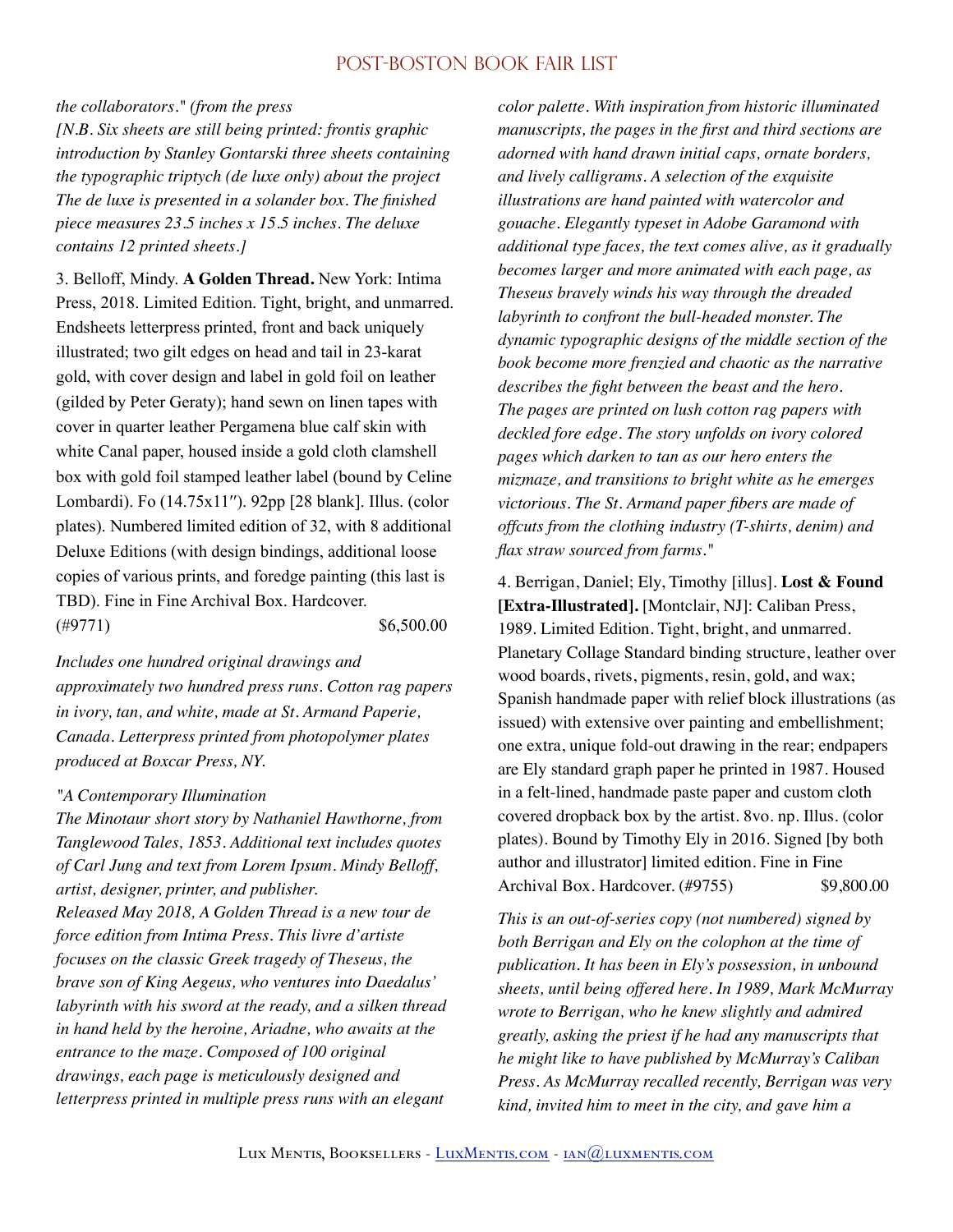*handful of manuscripts to read. Lost & Found was the story that really resonated. McMurray showed it to Ely, with whom he was studying bookbinding. Ely, whose art frequently incorporates maps of non-physical locations, was intrigued by the story and agreed to illustrate it for the Caliban Press limited edition.*

*Lost & Found was originally issued by Caliban Press in an edition of 125 numbered copies with 3 full page and two smaller relief block illustrations by Ely, printed and hand-colored by Mark McMurray, and bound by McMurray with silk-backed boards illustrated on the upper board with the Ely frontispiece print. In the summer of 2015, after a conversation about altered books, Ely had the idea of "altering" a copy of Lost & Found. Thus, twenty-seven years after the initial printing, Ely completed a unique, lavishly illustrated copy of the book, significantly altered from the original publication. Unlike the case with many "altered books," these illustrations are not a violation of the artist's original intent. Rather, this copy, both book and binding, is an elaboration of Ely's work as the original illustrator. As is typical in his life full of strange coincidences, Ely finished binding this very special copy of Lost & Found the day before Berrigan died (d. April 30, 2016).* 

5. Bureau, Luc [text], Bureau, Ghislaine [illus]; Fletcher, Erin [binding]. **Chemins de Traverse [Design Binding].**  Quebec: Les Giboulées, Ghislaine Blais, 2017/2018. Limited Edition. Tight, bright, and unmarred. Bound as a Tue-mouche binding; case constructed with granite Cave Paper and sewn with black linen thread, text block sewn with red linen thread; title is partially gilt in palladium and Caplain gold leaf; remaining lines hand embroidered with cotton thread in dark grey and olive green; cover decorated with pastels in peach, scarlet and raw sienna; dots hand tooled in red foil scattered across both covers and spine. 8vo. [25.1x17.5]. Illus. Numbered limited edition, this being 8 of 45. Fine. Hardcover.  $(*9766)$  \$1,400.00

*"This fractured poem about Quebec explores the contrasting landscape, culture and history. My design for this binding is meant to amplify the overall feeling emoted by these comparisons. The harshness of the textured* 

*paper and the metal leaf is a stark contrast from the soft embroidery floss and chalky pastels. The red dots mark locations within Quebec specifically named in the text." [artist statement]* 

6. Campbell, Ken. **Tilt: The Black-Flagged Streets.**  London: Ken Campbell, 1988. Limited Edition. Minimal shelf/edge wear to slipcase, else tight, bright, and unmarred. Quarterbound, black cloth spine, printed paper boards, non-square boards and square textblock; slipcase matches boards. 8vo. np [62pp]. Illus. (color plates). Numbered limited edition of 80, this being VI of VI [AP copies. Signed by the artist. Inscribed to family member in 2008]. Fine in Fine Slipcase. Hardcover. (#9565) \$1,750.00

*"Letterpress composed of Albertus type, found lino blocks and handmade zinc blocks. Many passes including metallic dusting and handwork. Black cloth binding with decorative paper boards in trapezoid shape. Printed slipcase. 'Tilt' was the widest-cast net so far, bringing the most disparate things together. I wrote a poem called 'Storm Song' in Canada in 1981, after listening to a sung account of a maritime disaster on one of the Great Lakes (The Wreck of the Edmund Fitzgerald, I think it was). I also had in mind the vertiginous steps of flagstones up to the old cathedral at Whitby and the black flag of anarchy and disturbance. I had found some old mounted lino blocks which were random-sized squares, black flags of different sizes, and some Albertus type, rather beaten up.* 

*While in Zürich I walked into the Museum Rietberg and up to a statue of Shiva, with limbs hanging out in funny angles, and lightning in his/her hair, all in a big wheel of fire. I can remember the statue saying to me, 'I'm coming into your book.' I thought, what the hell has Shiva got to do with this book about a 'Storm Song' and the Whitby steps and black flags? And I thought, well, I'll do as I'm told, as ever. The following morning at breakfast I drew the figure of Shiva, with breasts, and realised it was a puppet that I was going to dismantle. I made a puppet out of zinc pieces; it is disassembled from the right-hand page by repeatedly having a piece of its body nominated by a decorative silver star. Each piece is removed and*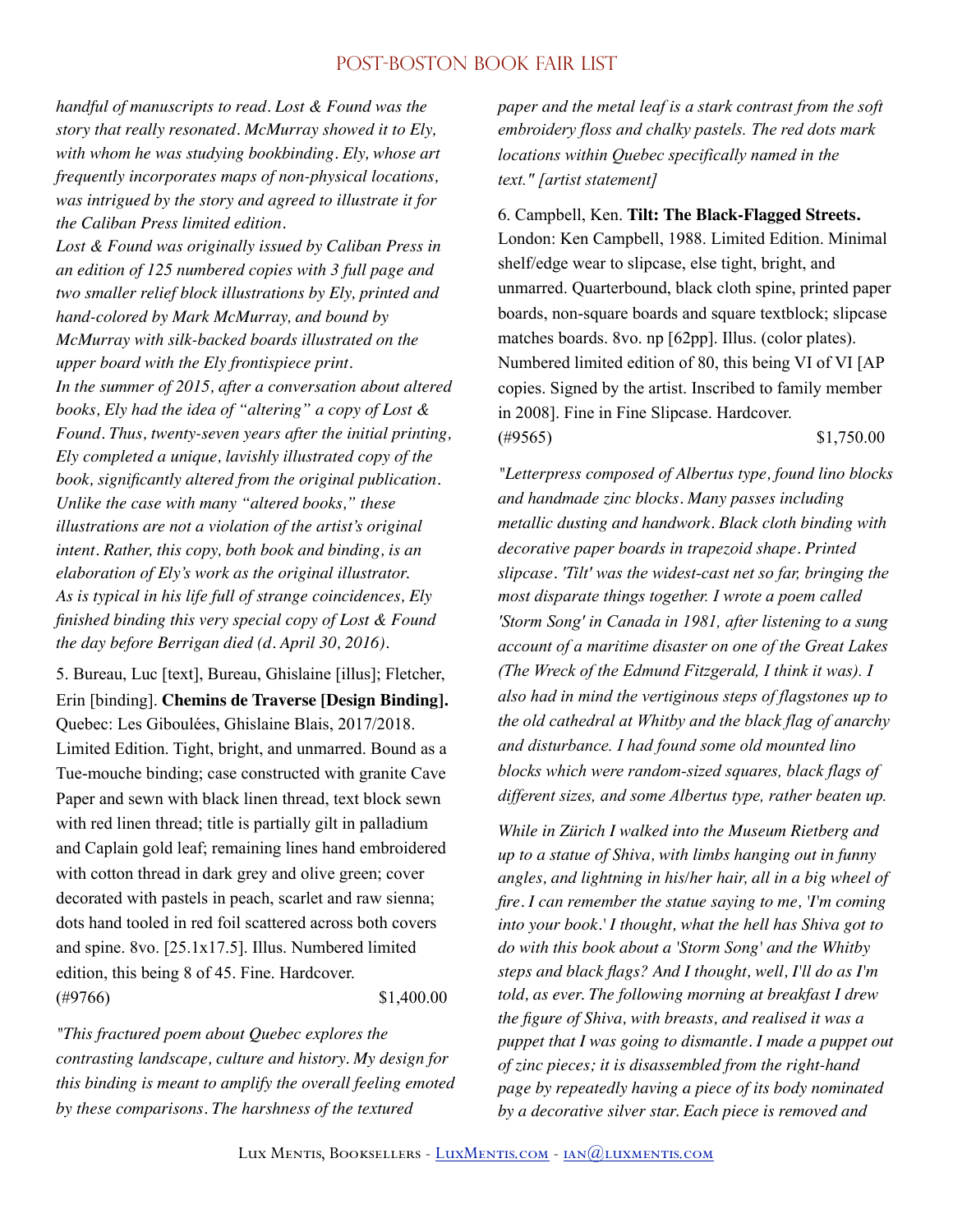*replaced on the left-hand page. Alongside this cycle of nomination, removal and redisposition, the poem accumulates line by line. In this way Shiva is removed from the wheel of fire of the material world on the right, and repositioned and rebuilt in a calmer place on the left.* 

*Each new line of the poem is revealed between black flags, the flags being arranged to suit the disposition of the line that they enclose. A decorative border is used to re-affirm the rectilinear nature of the page to counter what I did to the cover, which was to make it tilted and disturbed.*

*A line in the poem refers to 'the kingly fisher of men'. A Christ or Osiris figure perhaps, but I discovered that Halcyon, the kingfisher, mythically made its nest on stormy waters, thus calming them. This seemed to complete the circle proposed by the poem. I also discovered, as an act of necessity, an odd process which I have called offset letterpress. To enable a previously printed coloured element to show better through a recently-applied dark solid, I immediately ran the wet page through the press again after having wiped the solid plate clean. This removed ink from where it sat on the underlying image but not from where it was sitting in the virgin paper.*

*The statue of Shiva that spoke to me had, unbeknownst to me at the time, been a childhood obsession of our Zurich hostess. The statue in the Museum Rietberg was accompanied by a dancing girl, who appears at each end of this book."* 

# 7. Croze, Austin de [1866-1937]. **La Lumière Magique. [13 poèmes magiques et poème en epilogue]**

**[Manuscript].** Paris: mss, 1920. Unique. 4to. 92pp. 37pp. text and illustrations, distributed over 92pp. overall. Various papers and media utilised running the gamut from heavy card to glassine via what appears to be brown wrapping paper and other diverse elements. Bound in later full burnt yellow morocco gilt, black title labels to spine, embellished with pentagrams to both boards. A beautiful volume, strong, clean and clearly well looked after. Original cover and spine bound in. Filled with numerous pen, ink and watercolours designs with the

unpublished poems in typescript. Near Fine. Hardcover.  $\textcircled{49640}$  \$25,000.00

*To all intents, purposes, appearances and instincts this volume is a detailed artist\author's mock up or "maquette" for an occult poetic collection that was never published but that looks very much like (well, clearly is) a follow up to the legendary Calendrier Magique that de Croze created years earlier in collaboration with Manuel Orazi and which is now hailed as one of the greatest and most desirable depictions of the fin de siecle art occult pre-occupation. Intended far more as an artistic romp through the lush and shadowy landscape of decadent Parisian occult excesses than an actual handbook for magical practice (despite being issued in a rather tongue in cheek limitation of 777 copies), it's a thing of great beauty and renown, and highly sought after by both those who are interested in fin de siecle art, and by those who are interested in fin de siecle occultism.*

*This volume, which positively reeks of an attempt to expand upon the Calendrier artistically, has its scope broadened to encompass practical witchcraft (there is a beautifully illustrated section on the gathering of magic herbs), talismans,*

*the construction of magic circles, a striking section on the zodiac, an incantation for summoning the devil, a variety of magical formulas, "Le Chanson du Sabbat" and a poetic piece entitled "Le Vampire" all decorated and embellished in gorgeous colour and detail. A favourite image has to be a striking full colour illustration of the elements of some sympathetic magic ritual consisting of pierced portraits, hearts with nails through them, the head of a very unhappy looking owl and a suspended series of small wax figurines illustrated in detail bearing the names of people with whom the practitioner clearly has a problem; Andre Gide (depicted during his beard and moustache period) is one of the suspended voodoo dolls, along with de Fouquieres, two unfortunate ladies named Yvone and Aurel, and a mutilated doll labelled Sacha, that has already been divested of its hands and feet.*

*At this point in the 1920's, Austin de Croze was an*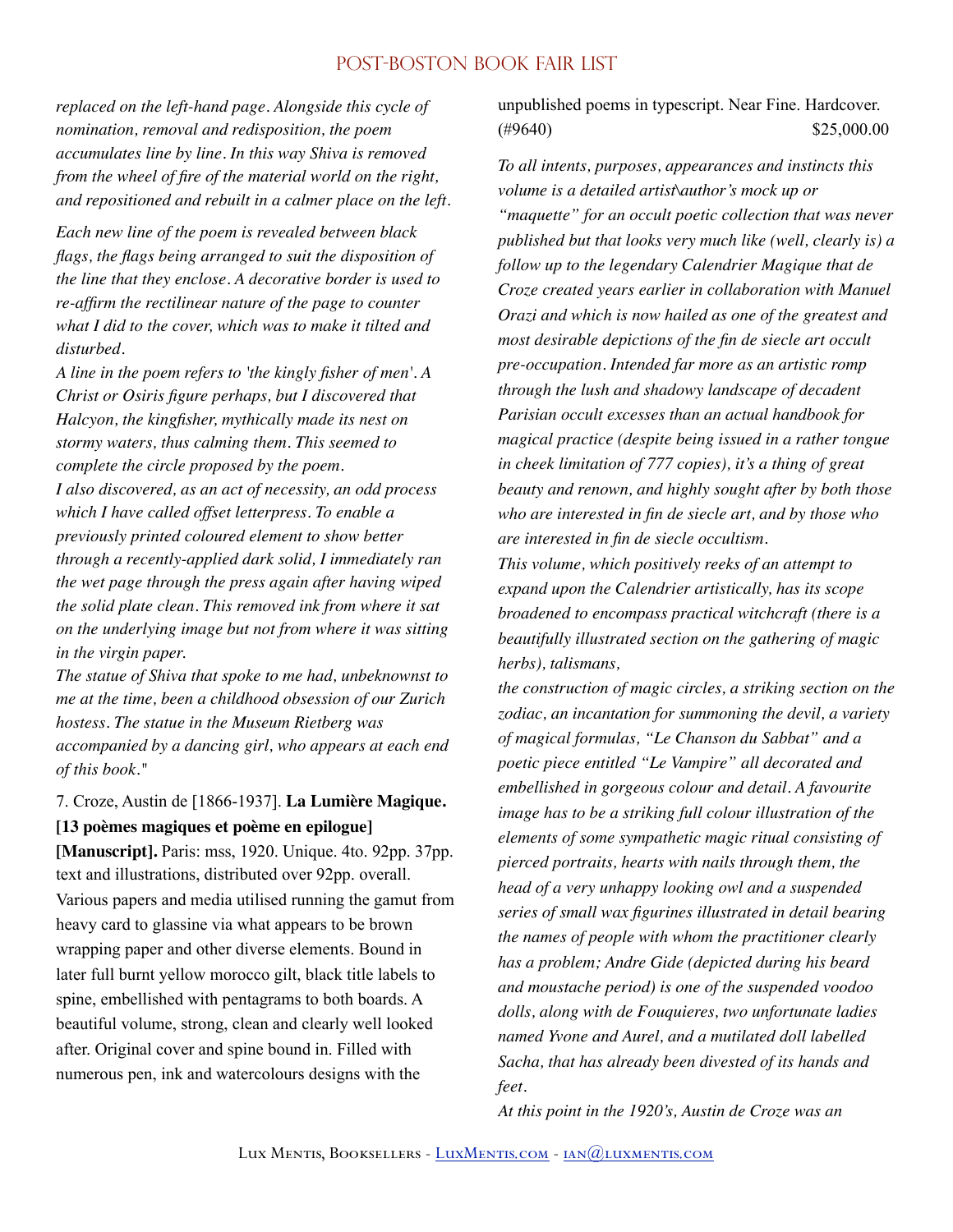*enthusiastic and roving food writer, soon to pen his "Plats Regionaux de France," a deep and sultry homage to the culinary joys of rural France. It is almost certainly for his exploits as a food writer that he is better known, but La Lumiere Magique is a clear indication that his interests in the occult and esoteric underside of life had not abated, but merely been simmering for a while. One of the most notable things to take away from this volume, aside from its beauty, the obvious fascination of it being a lost book, a work in progress and a previously unconsidered addition to an area of study and fascination that is*

*growing on swift wings; lies in the fact that it highlights just how much of the Calendrier Magique was Austin de Croze, and how much was Orazi. La Lumiere Magique has fewer of the gorgeous and mysterious depictions of lust and occult dissipation seen in La Calendrier (although gaps exist in the text, possibly suggesting that this volume would have been handed over to Orazi for further embellishment if the two of them decided to go all out on duplicating their previous successes), but de Croze's typography, pen embellishments, watercolours and layouts contain numerous repeated motifs from the previous work, and it requires little more than a couple of Orazi's shadowy confections to become a fully grown sibling. Wondrous, beautiful and unique.* 

8. Cummins, Maureen. **Secretary.** Park Slope, Brooklyn: Maureen Cummins, 2018. Limited Edition. Tight, bright, and unmarred. Quarterbound, blue paper boards, black leather spine, black ink lettering, cave paper endpages. 4to (8.5x14.5). np. Illus. (b/w plates). Numbered limited edition, this being 19 of 30. Fine in Fine Portfolio. Hardcover. (#9750) \$2,500.00

*Typographic assistance by K. McMillian and binding by Lisa Hersey. Letterpress printed on Asian paper, titling redacted by hand in graphite. All photos reproduced from original 35mm film. Bound in the form of a stenographer's notepad.* 

*The work "deconstructs the life and death-by-suicide of her mother, Dolores Bodkin, an aspiring artist who was*  *forcibly committed in 1963 after attempting to leave her violent and abusive husband. Using language that is factual and at times chilling, the artist plays upon the original meaning of the word secretary--"secret keeper"- to allude to the secrecy and shame that existed in her household, as well as the cultural silencing of women around the experience of sexualized violence. Cummins uses several layers of information to tell this story: her own memories; excerpts from a diary her mother kept for two years before her suicide; a list of roles that Bodkin embodied, all crossed on the final page; and most dramatic of all--photographs taken by her father that span the period 1956-1975.* 

*These images, reproduced in ghostly silver ink and retaining film-strip terminology such as "Hypersensitivity" and "Kodak Safety Film," are both beautiful and deeply disturbing. Repeatedly the subject is photographed without her consent: while angry, while sleeping, while contemplating the dilemma of her broken leg. Viewed together, and with the accompanying text, these portraits serve as a documentation of Bodkin's destruction. By bringing a critical female gaze to bear upon classic examples of the male gaze, Cummins invites her audience to become aware of, and truly see, multiple forms of invisible violence. By the end of the book, an act that many call "senseless" makes perfect sense." [artist's statement]* 

9. **The Daily Citizen [Union Response Wallpaper Edition].** Vicksburg, MS: Daily Citizen, July 4, 1863. First Edition Thus. Light even toning, fold marks (12 panels), cello-tape professionally removed from back lateral folds and folds supported with Japanese mending paper, small bit of cello at top, several small pinholes, printing poorly registered (last line of text at bottom of sheet), else clean and bright. Pale blue floral wallpaper print at rear, black ink text at front. Approx. 11.5x19" Very Good. Broadside. (#9679) \$7,500.00

*The most famous edition of the Daily Citizen was its last, June 2 \*and\* 4, 1863. The publisher, J. M. Swords, was confident that while General Grant had besieged the city for weeks, it would not fall to him and, moreover, that he*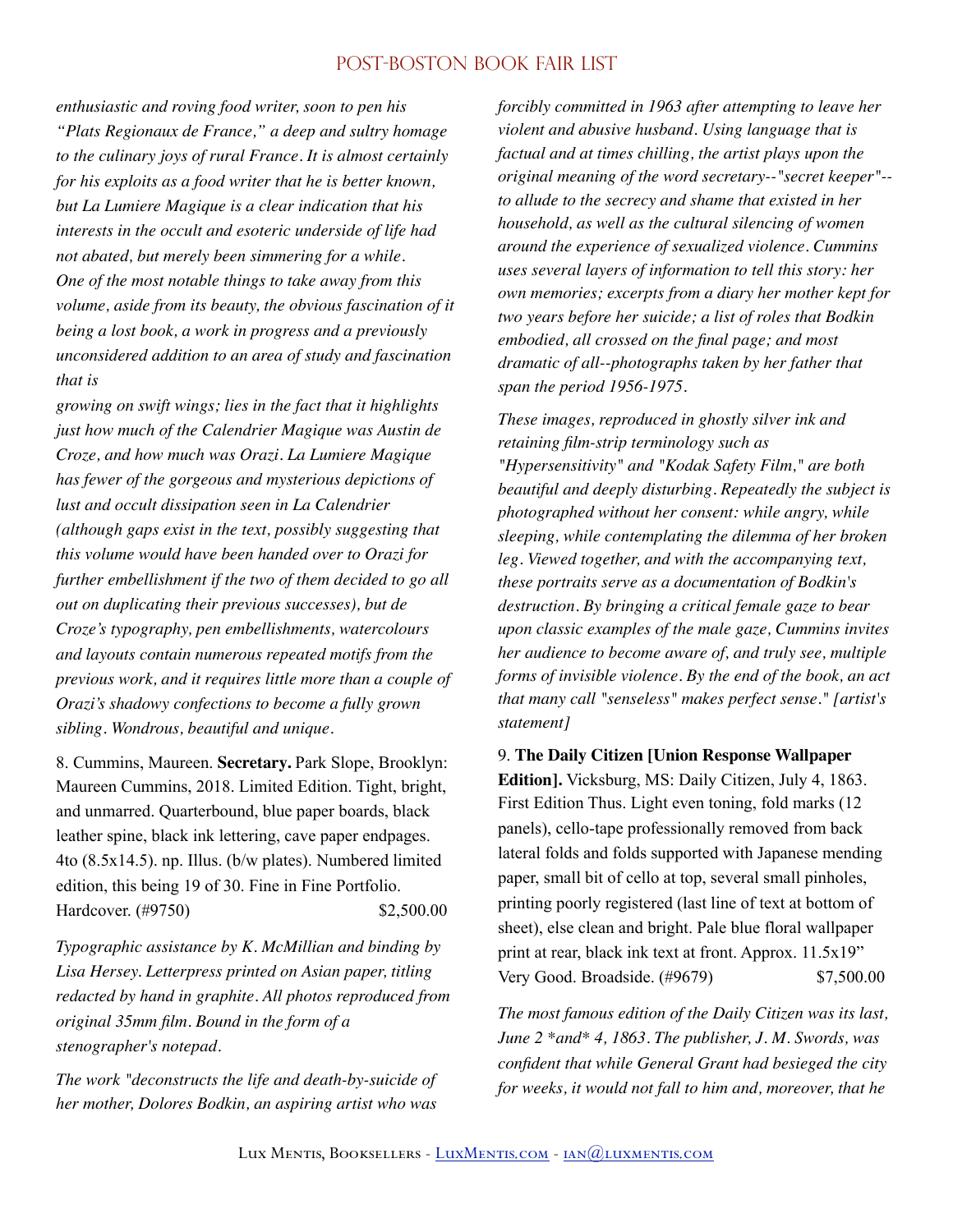*and the Union would soon be forced into ignominious retreat by the arrival of General Joseph Johnston and the Confederate army. Swords, in an effort to rile up his Vicksburg readership and embolden them to stand strong, issued a snarky rebuke of General Grant in the July 2 edition of the paper:*

*On Dit.--That the great Ulysses--the Yankee Generalissimo, surnamed Grant--has expressed his intention of dining in Vicksburg on Saturday next, and celebrating the 4th of July by a grand dinner and so forth. When asked if he would invite Gen. Jo. Johnston to join he said 'No! for fear there will be a row at the table'. Ulysses must get into the city before he dines in it. The way to cook a rabbit is 'first catch the rabbit' &c. When Vicksburg fell, two days later on June 4th, Union soldiers found the June 2 copy still locked in the press, they famously added a small note and printed a handful of a 'new edition'. The Library of Congress describes the work and its significance as follows:*

*"The Daily Citizen was edited and published at Vicksburg, Mississippi, by J.M. Swords. Like several other Southern newspapers of the Civil War period its stock of newsprint paper became exhausted and the publisher resorted to the use of wallpaper. On this substitute he printed the following known issues: June 16, 18, 20, 27, 30, and July 2, 1863. Each was a single sheet, four columns wide, printed on the back of the wallpaper.* 

*On July 4, Vicksburg surrendered, the publisher fled, and the Union forces found the type of the Citizen still standing. They replaced two-thirds of the last column with other matter already in type, added the note quoted below, and started to print a new edition. Evidently, after a few copies (how many is unknown) had been run off, it was noticed that the masthead title was misspelled as "CTIIZEN." The error was corrected, although the other typographical errors were allowed to stand, and the rest of the edition printed.* 

#### *"NOTE*

 *July 4, 1863 Two days bring about great changes, The banner of the* 

*Union floats over Vicksburg. Gen. Grant has "caught the rabbit:" he has dined in Vicksburg, and he did bring his dinner with him. The "Citizen" lives to see it. For the last time it appears on "Wall-paper." No more will it eulogize the luxury of mule-meat and fricassed kitten -- urge Southern warriors to such diet never-more. This is the last wall-paper edition, and is, excepting this note, from the types as we found them. It will be valuable hereafter as a curiosity."* 

 *The prophecy contained in the note has been fulfilled. The original copies are treasured, and there have been over 30 reprints of this issue. Since many copies of the reprints exist, they have little monetary value. The genuine originals can be distinguished by the following tests:* 

 *Single type page. 9 1/8 inches in width by 16 7/8 inches in length.* 

 *Column 1, line 1, title, THE DAILY CITIZEN, or THE DAILY CTIIZEN in capitals, not capitals and lowercase, or capitals and small capitals.* 

 *Column 1, line 2, "J.M. Swords,......Proprietor." Notice the comma (or imperfect dot) and six periods.* 

 *Column 1, last line, reads: "Them as they would the portals of hell itself."* 

 *Column 3, line 1, reads: "Yankee News From All Points." Column 4, line 1, reads: "tremity of the city. These will be defended."* 

 *Column 4, paragraph 3, line 7, first word is misspelled "Secossion."*

 *Column 4, article 2, line 2, word 4 is spelled "whisttle." Column 4, last article before Note, final word is printed with the quotation mark misplaced, 'dead' instead of dead".* 

 *Column 4, Note, line 1, comma following the word "changes" rather than a period."* 

 *The Library of Congress identifies 5 known copies of the issue printed on June 4th, 1865, and we are very pleased to offer this one. Though reprints are widely available (and often misrepresented in the market as 'true'), those original to the press are genuinely rare.*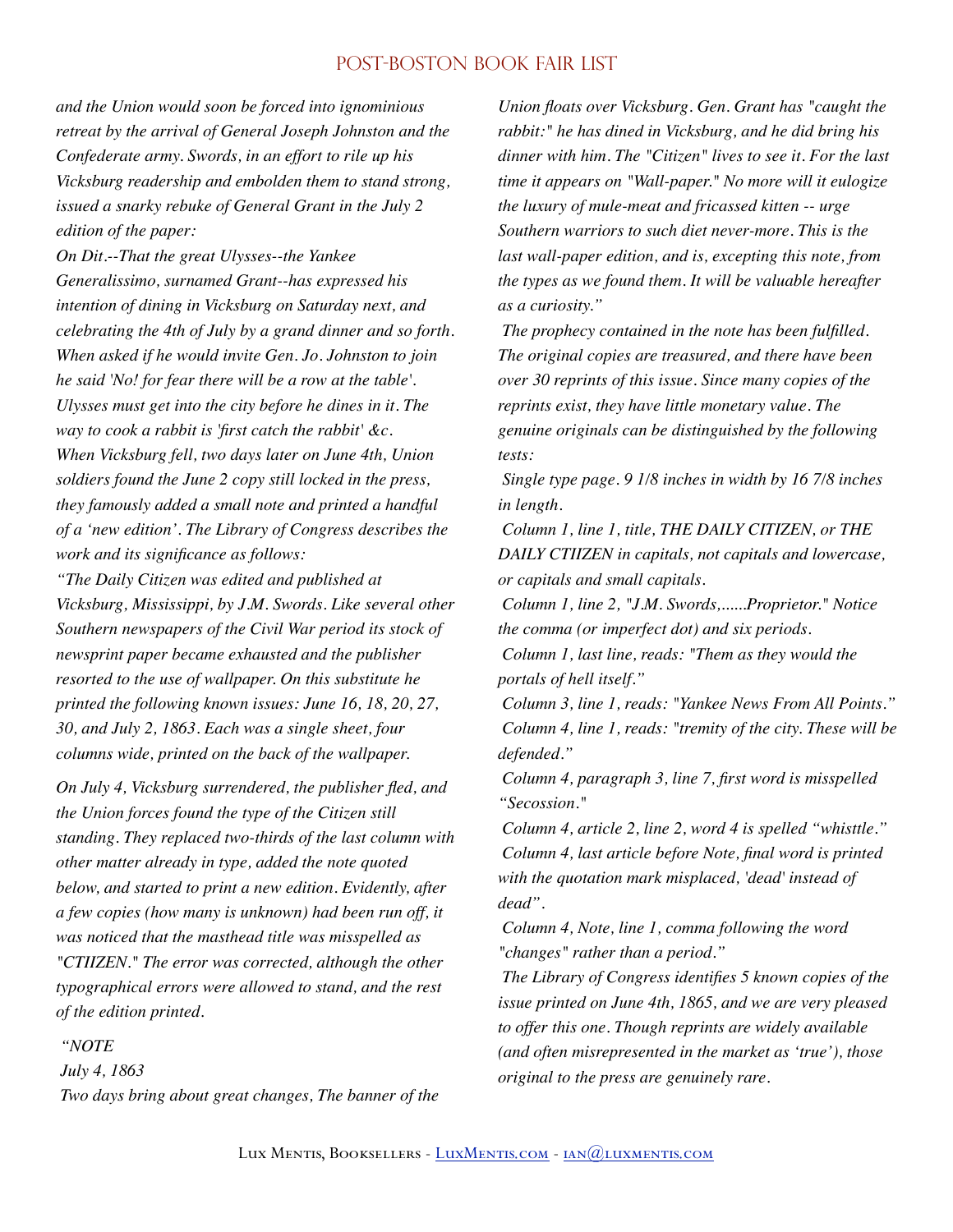*Provenance: acquired the Civil War collection of John N. Rathmell.* 

10. Drescher, Henrik. **COMEUNDONE.** [New York]: Pooté Press, 1989. Limited Edition. Printed and bound in the form of the Swiss cross (6 x 6"; 155mm x 155mm). Open-sewn between water-colored boards with pictorial onlay on upper boards. Illustrated throughout. Very fine, enclosed within a similarly shaped sheet metal case, with manuscript label and postage stamp affixed to lid. First edition. One of 100 numbered copies printed letterpress from line engravings onto stenciled handmade paper by Ruth Lingen, signed by the artist. Subtitled in printed facsimile of the artist's holograph: "Being a Complete and Reliable Descriptive Collection of the Perilous Explorations and also Important Discoveries made in the Wildest Territories upon The Face of the Earth Encountering Savage men, Ferocious Beast[s], and Poisonous Reptiles ... Covering a Period of Twelve Months 1988 - 1989." An aggressive and occasionally discomfiting collection of images by the award-winning Norwegian-born illustrator. Numbered limited edition, this being 8 of 100. Fine in Fine Metal Box. Stiff Boards.  $(*9554)$  \$1,750.00

*"Henrik Drescher, born 1955, is known mainly as a commercial illustrator, working for Rolling Stone, Time, etc., and an illustrator of children's books, Simon's Book and McFig and McFly. However, throughout his career he has, and continues to, produce an immense body of work spanning painting, printmaking, book works and installation works. He describes his work as a "junkyard of the imagination." In particular his artist book Comeundone: being a complete and reliable descriptive collection of the perilous explorations and also important discoveries made in the wildest territories upon the face of the earth, encountering savage men, ferocious beasts, poisonous reptiles etc. etc. Et al. Covering period of twelve months 1988-1989 stands out as a prime example of Drescher's often cryptic, loose line drawings with text and photographic elements that emanate from his unconscious imagination.*

*Comeundone was letterpress printed on handmade paper* 

*by the Poote Press in 1989 and utilized pulp painting to create the colorful forms that spill out from the black line drawings. This non-typical book was constructed as a stubby cruciform and is encased within a metal tin, evoking the feeling of opening a time capsule or a long lost 1950's era tin. The pages within vary from simple, light pages, such as a face surrounded by what appear to be tents, to pages seemingly neurotically covered with text or drawings, and to simple, dark pages depicting vortices, piles and skulls. I am particularly drawn to the conical piles used as they take on a representation of a being or a body. Drescher even labels one of such piles "body" and another "visceral." These piles present themselves as bodily masses or bodies without structure. These two cone piles are also interesting, as Drescher has removed the visceral organs from the body and placed them into separate piles, effectively separating the body from its automatic inner workings. Throughout the book many of these signs and symbols repeat to create a strong sense of bodily experience, through their reference to the body and by creating a vortex or hole one could slip into and arrive within the mind of Drescher.*

*Along with symbols whose meaning is created within Drescher, text makes up a large portion of Comeundone. Many of the pages are littered with what appear to be automatic writings, saying things like: murder burgers, mad dogs, barefoot pilgrems, vey dovey. Within these pages Drescher appears to be constructing an almost sketchbook like quality through these freely associated words strewn across the surface, without making logical connections to the images and the surrounding texts. However, he does provide more complete, although still freely associated sentences such as, "Fuck me dead dog" and "I hope that I will never die." These thoughts along with the more automatic writings outline the random thoughts that creep up from within one's unconscious mind.*

*Drescher also grapples with issues of religion and the seven deadly sins. He scattered the seven sins throughout the book, and these appear to be Drescher's conscience creeping up to remind him the difference between right and wrong. One page depicts two hands clasped together in prayer. These hands are surrounded by a multitude of the word pray written over and over, showing an almost*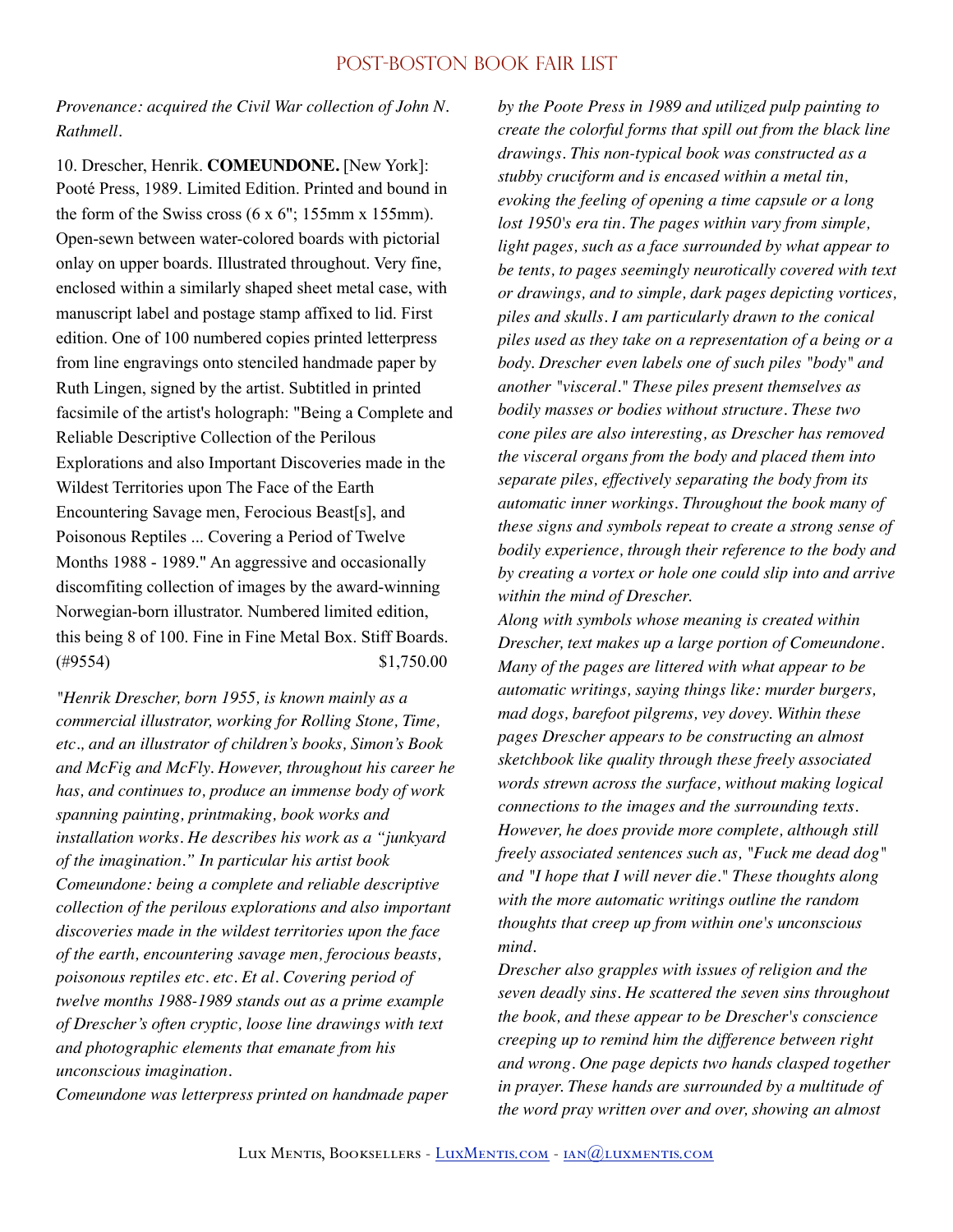*neurotic need to pray or feeling that one should be praying. However, on a following page the word pay falls directly above pray, showing Drescher's questions of religion.*

*At first glance Comeundone appears to be neither a complete or reliable description of any event, as the title implies it would be. However, upon closer inspection this book appears as a collection of fleeting illogical thoughts translated into images. Henrik Drescher's Comeundone creates a complete and reliable collection of lush landscapes of experience that is the interior of one's mind." [exhibition description]*

*Increasingly scarce and having grown in stature and importance, we are pleased to be presenting this pristine copy.* 

11. Ely, Timothy. **Isometria [Unique Manuscript Book and Binding].** Colfax, WA: Timothy Ely, 2005. Unique. Tight, bright, and unmarred. Arc-spine drum-leaf mixed media binding with fully articulated joints and hematite/ graphite endpapers; manuscript frontispiece, manuscript and letterpress title page signed by the artist; one doublepage manuscript illustration. Housed in a custom clamshell box by the artist. Small fo. [21cm x 32cm.] np. [5 leaves]. Manuscript book and binding signed by the artist. Fine in Fine Archival Box. Hardcover. (#9759) \$7,000.00

*"Some months ago, several books on drawing projection systems came into my collection. Just as with my bookbinding collection, each book contributes some glimmer of insight or a method of describing an object or idea in the 4-D space in which we exist. This is why I collect.* 

*I have posed a problem to drafters, engineers and artists on/off for over 15 years- the problem being how to describe lines on a warped surface, a sphere to be specific. No answers were forth coming. Finally, in one of the books, was the answer I sought. Isometria begins to describe the solution. The paper of the book, in places barely apprehensible, locates an isometric expression. Over this,"a warped surface" is delineated and abstraction of an idea is newly formatted.* 

*Isometria is part of the TXC\* system of experimental tomes. It is made up of essentially one elaborate drawing, housed between carefully articulated endpapers which most aptly demonstrate my theory of dust and its application.*

*The book paper is deep treated with scoring and gelatine chemical preparation before being surfaced with the formal drafting materials of my craft." [Timothy C. Ely, Colfax, WA 2005]* 

*"\*"TXC" refers to any experiment either in structure or system and usually lies outside the conventions in which I work. These books are usually made to test fly a solution to a vexing problem."* 

12. Frech, Karl Hugo. **Ex Libris "Occultis" bookplate collection.** Bratislava, Slovakia, c.1922. First Edition. Collection of 12 large handpress printed "Occult" Ex-Libris bookplates, of which 8 are signed by the artist and 3 bear his address stamp on verso. Bratislava, Slovakia, 1922. Various dates (early 1920s), various sizes, ranging from  $177 \times 140$  mm down to  $113 \times 75$  mm. Printing processes vary: some are woodblocks printed in b/w or color, another hand-colored aquatint (?); four Exlibris pasted onto green card. Very good. Unbound. Very Good+.  $(\#9660)$  \$1,250.00

*Excellent series of highly original, signed Exlibris prints by painter and graphic illustrator Karl Hugo Frech, [Karl Naughty] (1883-1945). While Frech's are probably the most notable Slovakian bookplates ever produced, they remain almost completely unstudied and unknown. Frech's bookplates received numerous commissions from many important figures of Bratislava (formerly Pressburg), among them being Dr. Ovidius Faust, archivist and museum director and Karl Benyovszky. Incredibly, in bookplate scholarship, Frech's name is virtually unrecorded.* 

*Frech was born in Stuttgart, Germany. He studied lithography at G.F. Schreiber Art Institute in Esslingen, and between 1903 and 1905 he attended the Academy of Applied Arts in Stuttgart, where he later worked as an illustrator and graphic artist. In 1914 he married and moved to Bratislava (formerly Pressburger), where he*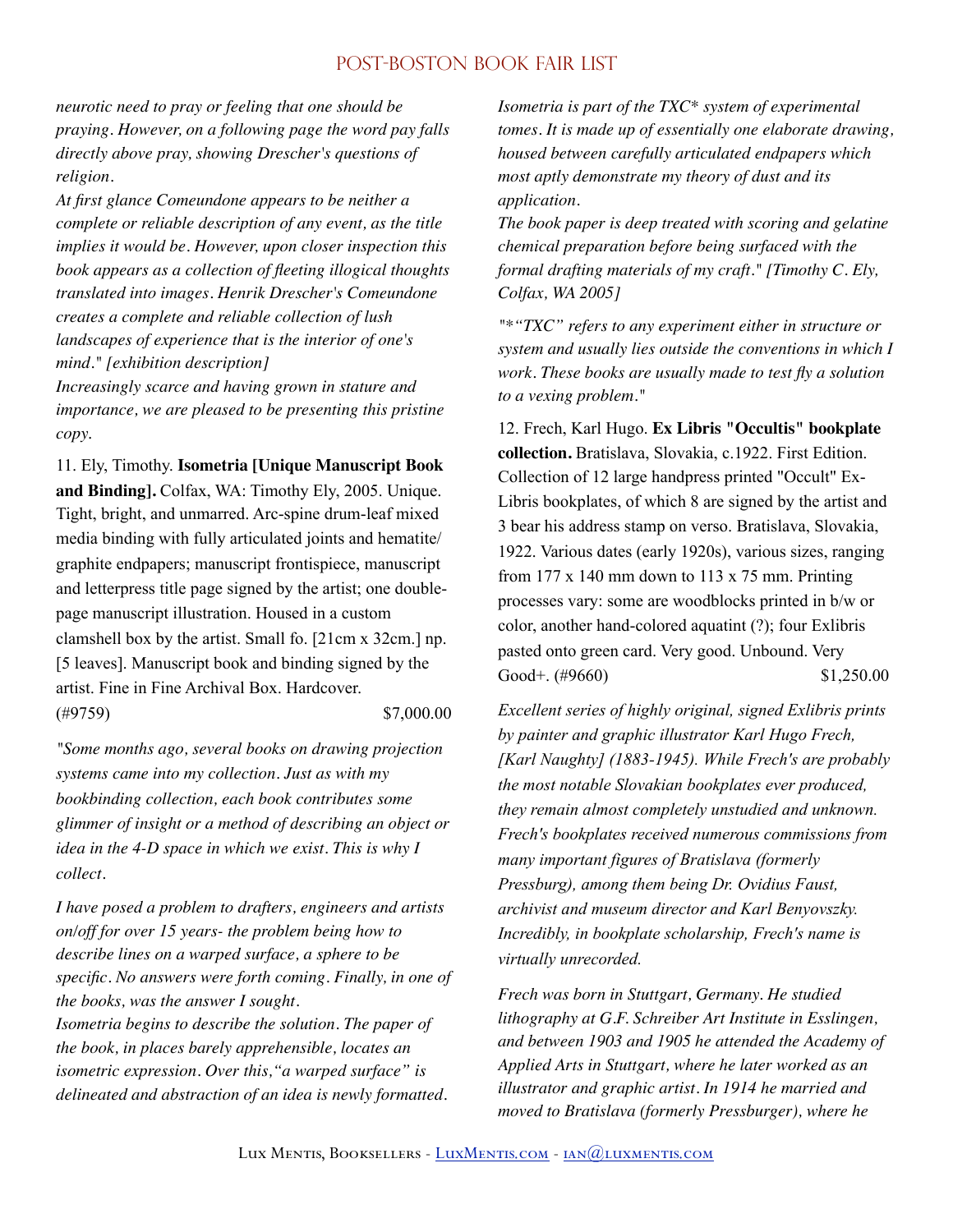*spent most of his life. He made his living as a painter and a graphic artist; he was also member of the Pressburger Kunstverein. Although he contributed illustrations to the Pressburger Zeitung newspaper and numerous books, his exlbiris designs are particularly prolific due to the occult and esoteric themes and unusual size. While bookplates are generally reflections of the unique eccentricities of collectors, the occult themes in the art are reflected of the Occult Revival and metaphysical interest in the Art Nouveau periods. There is scarce literature published in English to support any of Frech's individual interest in the occult, however, given the time period and clients, it is possible the commissions were specific. The symbolism in the bookplates range from esoteric, Hermeticism, Eastern philosophies, Mesmerism, and astrology.* 

*Frech died on 27 July 1945 while trying to escape from a camp for displaced Germans near the Austrian town of Steyr. Sadly, many of the books in Dr. Faustus' personal library, assuming with his bookplates were looted and destroyed during World War II.* 

13. Henningham, David. **An Unknown Soldier.** London: Henningham Family Press, 2011. Deluxe Limited Edition. Bright and unmarred. Screen-printed wooden box, loose printed sheet, bound pamphlet. Oblong 8vo. Illus. (b/w plates). Edition of 30 (first 10 are in screenprinted oblique wooden box including 13 screenprints and two pamphlets) Fine in Fine Box. Mixed Forms. (#9426) \$1,250.00

*"Henningham's mordant wit and avant-garde flair is part of another poetic tradition stretching back to Wyndham Lewis, Ezra Pound and the Dada pranksters of Zurich, although the first truly modernist treatment of the conflict in English emerged only in 1937 with the publication of David Jones's In Parenthesis." – David Collard, The Times Literary Supplement* 

*"Scientists have recently identified First World War casualties using saliva gleaned from the postage stamps on their letters home. Samples taken from their teeth, cross-referenced with a simple swab taken from living relatives, are also identifying soldiers' remains. These events mean that DNA technology has unintentionally* 

*transformed the memorial to the Unknown Soldier in Westminster Abbey forever. This unidentified casualty was greeted by thousands of mourners in 1920, aware that he might be their loved-one, and that in his anonymity he stood for all of the lost. For these mourners he represented the hubris of industrial war, which has destructive power beyond our comprehension as the phrase 'Known Unto God' testifies. Yet now, thanks to DNA science, he can be known to us again, which means he is the only soldier we would deliberately refrain from identifying.* 

*Does this mean that the Unknown Soldier has become a symbol for our failure to learn from the past? Do rituals of Remembrance actually enable us to forget? The million that marched through Westminster in 2003 to protest against the proposed Iraq War may well agree with that. Yet nobody is exempt from the difficulties and ironies that surround Remembrance. The politicians who lead us in Remembrance rites seem to be the first to forget. Often the rough sleepers who are shifted from the pavements before the parade takes place are, in fact, veterans. And there are people who cannot forget even if they want to, caring as they do for the wounded and missing their dead. These Unknown Soldiers continue to be a 'regiment of warning' stationed all around the world.* 

*Military technology was not the only thing that caused the First World War to become so destructive. Such a vast body of men could not have been collected without advances in print technology and propaganda. In the light of this, Henningham Family Press created An Unknown Soldier in the form of printed poetry. Our generation only has third-hand knowledge of the First World War. The text of An Unknown Soldier includes many anecdotes passed down through the family, but many horrors were never put into words. There is a void at the heart of these stories like no-man's land itself. Therefore the poem is interrupted by distorted letter forms that cut through the page like trenches in a battlefield. They allude to the dazzle camouflage created by Modernist artists like Edward Wadsworth. This was a war that artists of every stripe were a part of, from Kipling to Wyndham Lewis via the Artist Rifles. These screenprints*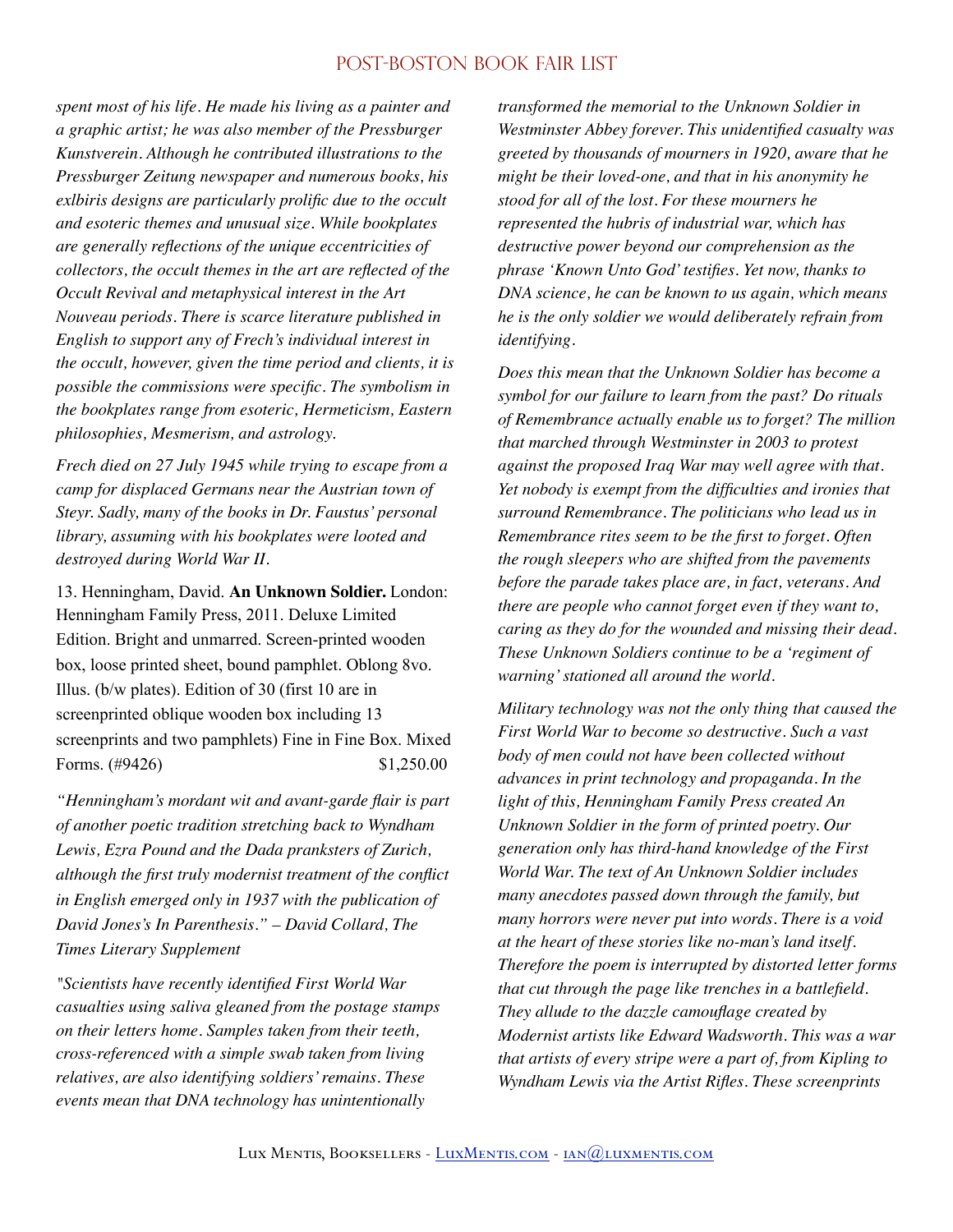*shout dumbly from the wall. If only all propaganda were this difficult to read.* 

*An Unknown Soldier is composed of three documents housed in an oblique wooden box. It begins with a book containing a screenprinted poem of instruction, Preparatory Oratory, which satirises official Remembrance with a voice like the bastard-child of BLAST and The Book of Common Prayer. The second part is a screenprinted text of thirteen panels. This body of text is An Unknown Soldier himself. His dialect is from no-man's-land, it is corrupted, the conjunctions decaying to leave the more solid vocabulary like disjointed bones. The lines of poetry never make it to the other side of the page, it is typeset like a body superimposed on a battlefield. The position of the stanzas on the wall reflects the human frame like a mirror. The poem has a head, a footnote and the phrase 'Red Giant' where his heart used to be. Yet the poem also resembles a network of trenches seen from the sky, and the soldier takes the reader on a walk through 'The Capital' at his belly, then to 'The Nobiskrug' in his stomach, which is the tavern on the road to hell. This is where he spent the ferryman's wages. Then on to the 'Semen's Mission', where we hear about a lost generation, and finally the 'Labour Exchange' where Miners exchanged pits for trenches for a period.* 

*Part three, Funeral, March, is a triptych of verses that reflect on the author's family on the home front and in peacetime, bound as a small Order of Service. It concludes with an affirmation of enduring hope in technology; the tale of Grandad Jack, a veteran, making a copying machine. [artist statement]* 

14. Mauro, Melanie. **All Disease.** Easton, PA: Heirloom Press, 2018. Limited Edition. Tight, bright, and unmarred. Black quarter leather book with the inkblot lithographs and letterpress printed text from 19th century medical journals; made entirely of handmade cotton rag paper (including watermarks, formed shapes, and pulp painting); sewn on double raised cords and bound in quarter leather with hand-marbled sheets. fo. np. Illus. (b/ w plates). Numbered limited edition of 6 copies. Fine. Hardcover. (#9769) \$750.00

*"All Disease is an exploration of hysteria in women. Images of inkblots invoke interpretive psychological tests and are paired with images of pelvic bone and language from 18th and early 19th century medical texts. The conclusion presented by the male-dominated voices in the text is that women are bound to irrationality, emotional instability, and insanity on account of the womb."* 

15. Robe, Jim [illus]. **John A. Spenkelink Execution Illustrations by Noted Courtroom Illustrator [Original Art]. "Capital punishment -- Them without the capital get the punishment."** Starke, FL, 1979. Unique. Minor toning and wear, else bright and clean. Six original pen and watercolor sketches, numbered and bearing notation. Various sizes, approx. 14x20". Illus. (hand colored).

- 1: Execution scene as Venetian Blind went up.
- 2: Witnesses including prisoner's lawyer and minister.
- 3: Last view of prisoner while alive.

4: Prisoner's headpiece adjusted while masked executioners look on

5: 'Filipino' doctor pronounces prisoner dead 6: Spenkelink minutes from death. Near Fine. Loose Sheets. (#9397) \$3,250.00

*Original art from a well known courtroom illustrator of Florida's first execution after reinstatement of the death penalty. While Robe worked for a Tampa paper, these were done for television (WFLA/NBC).*

*"John Arthur Spenkelink (1949–1979) was a convicted American murderer. He was executed under controversial circumstances in 1979, the first convict to be executed in Florida after capital punishment was reinstated in 1976, and the second (after Gary Gilmore) in the country. Spenkelink's case became a national cause célèbre, encompassing both the broader debate over the morality of the death penalty and the narrower question of whether the punishment fitted Spenkelink's crime. His cause was taken up by former Florida Governor LeRoy Collins, actor Alan Alda, and singer Joan Baez, among many others. Also at issue was the assertion that capital punishment discriminated against the poor and underprivileged. (Spenkelink often signed his prison*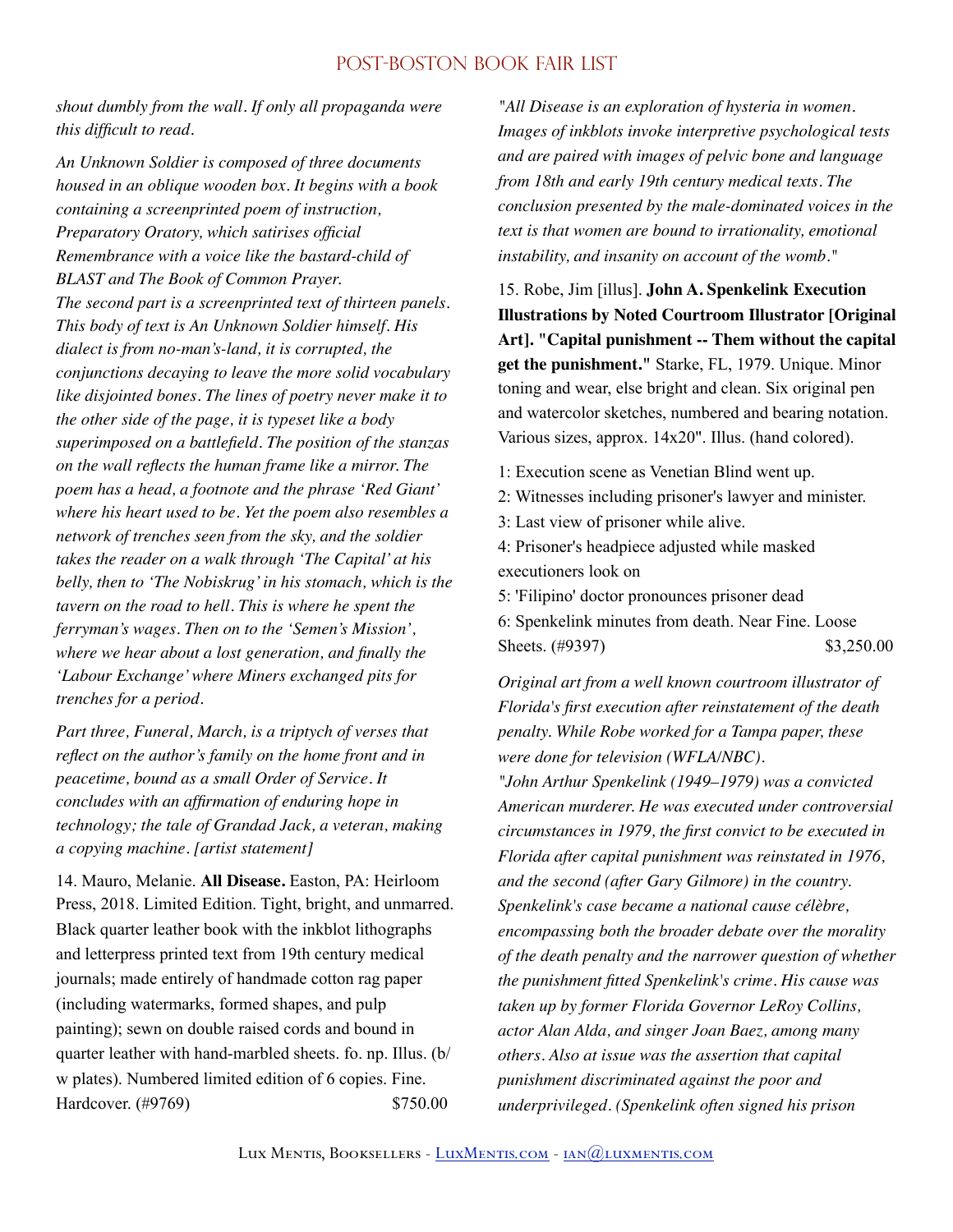*correspondence with the epigram, "Capital punishment means those without capital get the punishment.") The execution was finally carried out on May 25, 1979, in Old Sparky, the Florida State Prison electric chair. The controversy did not end with Spenkelink's execution: When the blinds covering the windows of the execution chamber were opened to the witnesses, Spenkelink had already been strapped into the chair, gagged, and blindfolded. Since the witnesses had not seen the prisoner brought into the chamber, rumors later spread that he had fought the guards, that his neck had been broken in the altercation, and that he was dead before the execution took place. Spenkelink's corpse was eventually exhumed by a Los Angeles coroner, who determined that the cause of his death was in fact electrocution. To prevent similar future controversies, prison officials removed the window blinds to allow witnesses to view the entire execution procedure from beginning to end."*

*"On May 25, 1979, Spenkelink, 30, was given two shots of whiskey, then executed in front of 32 witnesses, including 10 reporters. It took three jolts to kill him. But because the venetian blinds separating the witness section from the death chamber were closed until Spenkelink was strapped in, witnesses did not get a good look. Spenkelink had straps drawn tightly across his mouth and was denied a final statement by prison officials."*

*Spenkelink's last words were, "Capital punishment -- Them without the capital get the punishment." Citations:* 

*Spinkellink v. State, 313 So.2d 666 (Fla.1975) (Direct Appeal). Spinkellink v. Florida, 428 U.S. 911, 96 S.Ct. 3227 (1976) (Cert. Denied). Spenkelink v. State, 350 So. 2d 85 (1977) (State Habeas). Spinkellink v. Florida, 434 U.S. 960 (1977) (Cert. Denied). Spinkellink v. Wainwright, 578 F.2d 582 (5th Cir. 1978) (Habeas). Spinkellink v. Wainwright, 442 U.S. 1301 (1979) (Stay).* 

*James T. Robe: American 1928-2000 Born in Michigan, studied design at the University of Cincinnati. Acclaimed Florida artist who painted* 

*Impressionist and Modernist views of rural genre, cityscapes and beach panoramas in the Post WWII era beginning at the same time as the Florida Highwaymen and continuing throughout the 20th century both at his Meadowbrook Studio and en plein air on the Gold Coast, Treasure Coast and Gulf Coast. For many years he was retained as a staff artist for the Tampa Tribune and he illustrated a 1997 book on Florida history in conjunction with his wife Jackie, an award winning landscape photographer. These images appear to have been created for WFLA TV & NBC News (per notation).* 

16. Shakespeare, William; Gill, Eric (illus); Richards, Sean [binder]. **The Tragedy of Hamlet, Prince of Denmark [Art Binding].** London: Limited Editions Club/High Wycombe, 1933. Limited Edition. Rebound, else tight, bright, and unmarred. Unique art binding, brown leather boards, gilt lettering and decorative elements, black ink decorative elements, sculptural skull (split in center) incorporated into the binding, teg, beg; custom wooden slipcase. 8vo. 149pp. Illus. (b/w plates). Numbered limited edition of 1500, this being 85. Signed by Gill. Fine in Fine Wooden Slipcase. Hardcover.  $(*8119)$  \$7,500.00

*An extraordinary binding by Sean Richards of Byzantium Studios. The skull is constructed by over 200 leather onlays.* 

17. Simpson, James [text]; Trant, Carolyn [art]. **The Untenanted Room.** London: Parvenu Press, 2018. Limited Edition. Tight, bright, and unmarred. Black leather spine, textured cloth boards, black endpages. fo. np. Illus. (colored and handcolored plates). Fine. Hardcover. (#9578) \$6,500.00

*"These books I am printing are trying to combine being painted and printed; I always print like a painter anyway – the blocks are just another way of getting colour and image onto the paper – and each book, of a very small edition will be slightly different.*

*I want it to be quite rough and immediate, not pretty at all – I am not sure my skills stretch to tragedy so rough and raw will have to do....*